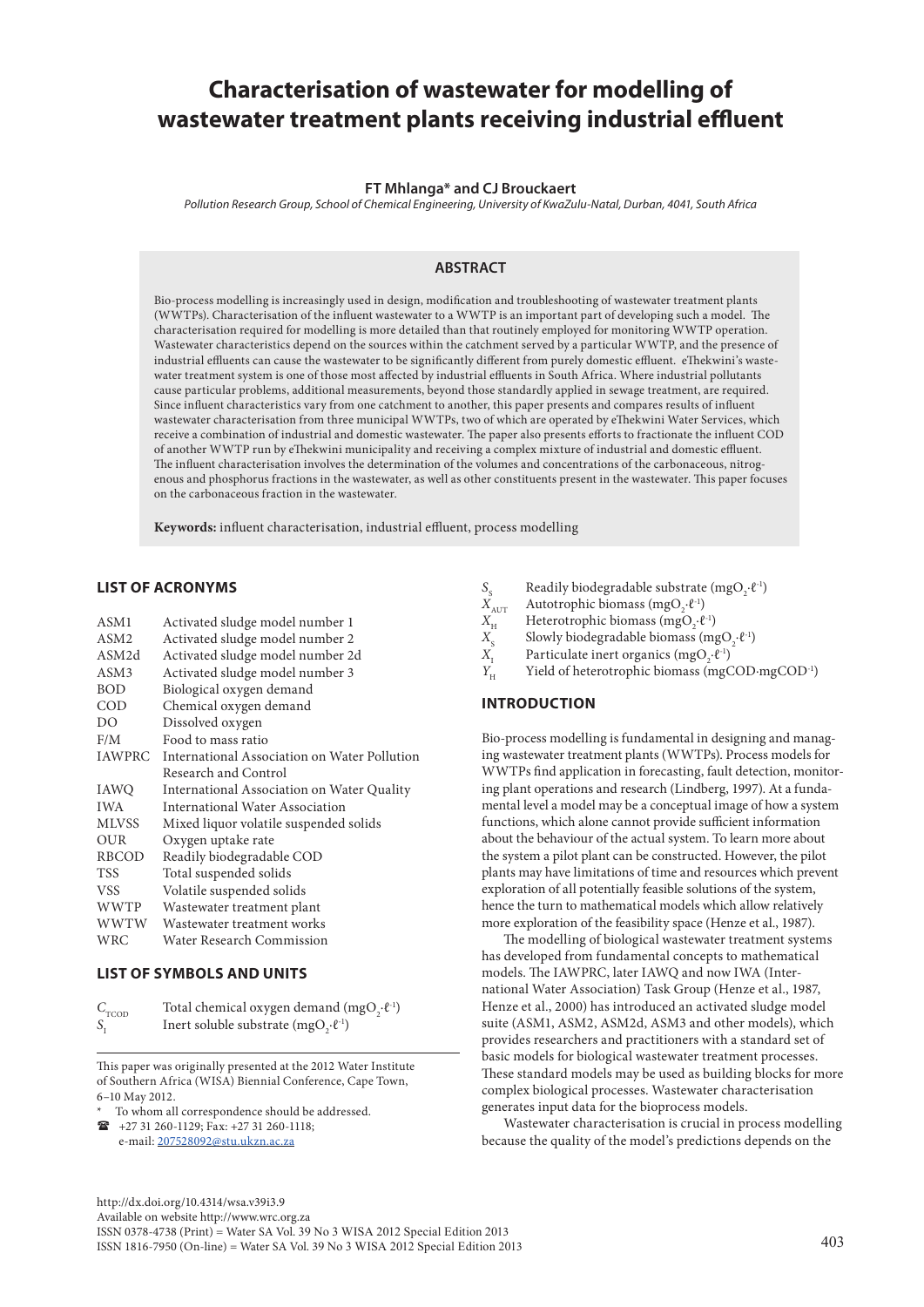wastewater characterisation (Henze et al., 1995). The composition of wastewater has a significant impact on the performance of the activated sludge unit, particularly for nutrient removal systems (Melcer, 2003). A single characteristic may have such impact as determining whether or not a system designed for excess phosphorus removal will in fact remove phosphorus (Melcer, 2003). Hence a detailed knowledge of the composition of influent going into the wastewater treatment system is essential for the development of a reliable model. In the context of modelling WWTPs, wastewater characteristics are not only important for activated sludge system modelling, simulating the performance of other unit operations also depends on appropriate wastewater characterisation (Melcer, 2003).

Wastewater characteristics depend on the sources within the catchment served by a particular WWTP. The presence of industrial effluents can cause the wastewater to be significantly different from purely domestic effluent. Domestic effluent is discharged from sanitary conveniences in factories and residential, commercial, and various institutional properties. Domestic effluent constitutes of primarily water (approximately 99%) together with organic and inorganic constituents (Wun, 2006). Variations in domestic effluent characteristics across a given community tend to be relatively small, although variation between communities can be more readily detected.

Industrial effluent, on the other hand, varies in composition depending on the type of industry and materials processed in that catchment area. The composition of industrial effluent includes a range of constituents, such as high concentrations of readily biodegradable and non-biodegradable organic matter, inorganic matter, and potentially inhibitory substances. Total suspended solids (TSS), biological oxygen demand  $(BOD<sub>5</sub>)$  and COD values may be in the tens of thousands of milligrams per litre (Wun, 2006). Industrial effluents may also be severely nutrient deficient and contain high concentrations of heavy metals. In addition to the complex composition of industrial effluent, the flow pattern of industrial effluent streams can be very different from that of domestic effluent since the former would be influenced by the nature of the operations within a factory, such as shifts, whether a batch or continuous process is used, and other factors.

Chemical characterisation of municipal wastewater is concerned with three major constituents: organic, nitrogenous and phosphorus compounds (Wentzel et al., 2006). However, this paper focuses on the organic fraction of the wastewater.

The COD of municipal wastewater is divided into 3 main fractions: non-biodegradable, biodegradable and active biomass. The non-biodegradable COD has 2 fractions: the nonbiodegradable particulate,  $X_{\rm p}$ , and non-biodegradable soluble,  $S_{\rm I}$  . The biodegradable COD also has 2 fractions: the slowly biodegradable,  $X_{\rm s}$ , and readily biodegradable,  ${\cal S}_{\rm s}$ , fractions. The active biomass consists of heterotrophic,  $X_H$ , and autotrophic organisms,  $X_{\text{AUT}}$  (Wentzel et al., 1995). The concentration of autotrophic biomass,  $X_{\text{AUT}}$ , in the influent is negligible; hence the total COD can be expressed as the sum of 5 fractions (Wentzel et al., 1995):

$$
C_{\text{TCOD}} = S_{\text{I}} + S_{\text{S}} + X_{\text{I}} + X_{\text{S}} + X_{\text{H}}
$$

## **EXPERIMENTAL**

#### **Source of wastewater samples**

Effluent samples were collected from 5 WWTPs. Four of these WWTPs; Marianridge, Darvill, Hammarsdale and Verulam

WWTPs receive a significant portion of industrial effluent to treat. The fifth WWTP, Shallcross WWTP, receives only domestic effluent.

Marianridge and Shallcross WWTP make up uMhlatuzana Works, which is situated about 25 km from Durban. Marianridge WWTP receives a nominal average inflow of 8 Mℓ∙d-1 of which about 30% is industrial wastewater and 70% domestic wastewater. The physical unit operations consist of screens and grit chambers. The biological reactor used is operated as an extended aeration basin, which is followed by secondary treatment in secondary settling tanks. The process configuration of Shallcross WWTP is similar to that of Marianridge WWTP. Shallcross WWTP handles about 2 Mℓ∙d-1 of purely domestic wastewater. The final effluent from the two WWTPs is combined and dosed with chlorine before it is released to Umhlatuzana River (Mhlanga, 2008).

Hammarsdale WWTP is located in a sub-catchment of the Umlaas River known as the Sterkspruit River. Hammarsdale is located in KwaZulu-Natal between Durban and Pietermaritzburg. The Hammarsdale WWTP is a modified Bardenpho process with a design capacity of 27 Mℓ∙d-1. Alum is added to the effluent after secondary treatment, which then enters a maturation channel before discharge into the Sterkspruit River (Fennemore et al., 2006).

Darvill Wastewater Treatment Works is situated on the eastern boundary of Pietermaritzburg. The wastewater treatment works receives all domestic and industrial effluent from the Pietermaritzburg–Msunduzi Transitional Local Council area (Hunt, 1998). The works were upgraded in 1992–1994 to a capacity of 60 Mℓ∙d-1 and the process was upgraded from activated sludge to biological nutrient removal (Hunt, 1998).

Verulam WWTP is located about 27 km north of Durban. The WWTP consists of a Bardenpho-type activated sludge unit with a design capacity of 8 Mℓ⋅d<sup>-1</sup> and a 4 Mℓ⋅d<sup>-1</sup> circular activated sludge plant. The 4 Mℓ∙d-1 activated sludge plant operates when the influent wastewater exceeds 8 Mℓ∙d-1. The excess influent is diverted from the 8 Mℓ∙d-1 activated sludge plant to the 4 Mℓ∙d-1 activated sludge plant. The treated effluent is chlorinated and pumped to a pond which discharges into the nearby river.

Hourly samples of influent were drawn from the inlet of the WWTP for 24 h to make up a flow-weighted composite sample. The total COD of the composite sample was determined using the procedure outlined in Standard Methods (1995) and then the COD fractionation was carried out using procedures presented under 'methods'.

## **METHODS**

In order to determine the amount of readily biodegradable fraction,  $S_{\rm s}$ , and heterotrophic active biomass,  $X_{\rm H}$ , the batch test procedure outlined in Wentzel et al. (1995) was followed. 1.5 ℓ of wastewater collected from the WWTP was poured into a bioreactor. The stirrer was switched on before an aliquot of the uniformly-mixed wastewater was drawn to determine the initial total COD. The total COD of wastewater was determined using the standard test presented in Standard Methods (1995). The bioreactor used had a cooling jacket which kept the contents of the reactor at  $20 \pm 1$ °C during the course of the experiment. Agitation was provided by a magnetic stirrer and the contents of the beaker were assumed to be completely mixed. The sample was aerated intermittently using an air pump and an aeration stone. The pH in the respirometer was maintained at  $7.0 \pm 0.2$  by addition of hydrochloric acid and sodium hydroxide. The dissolved oxygen concentration (DO) was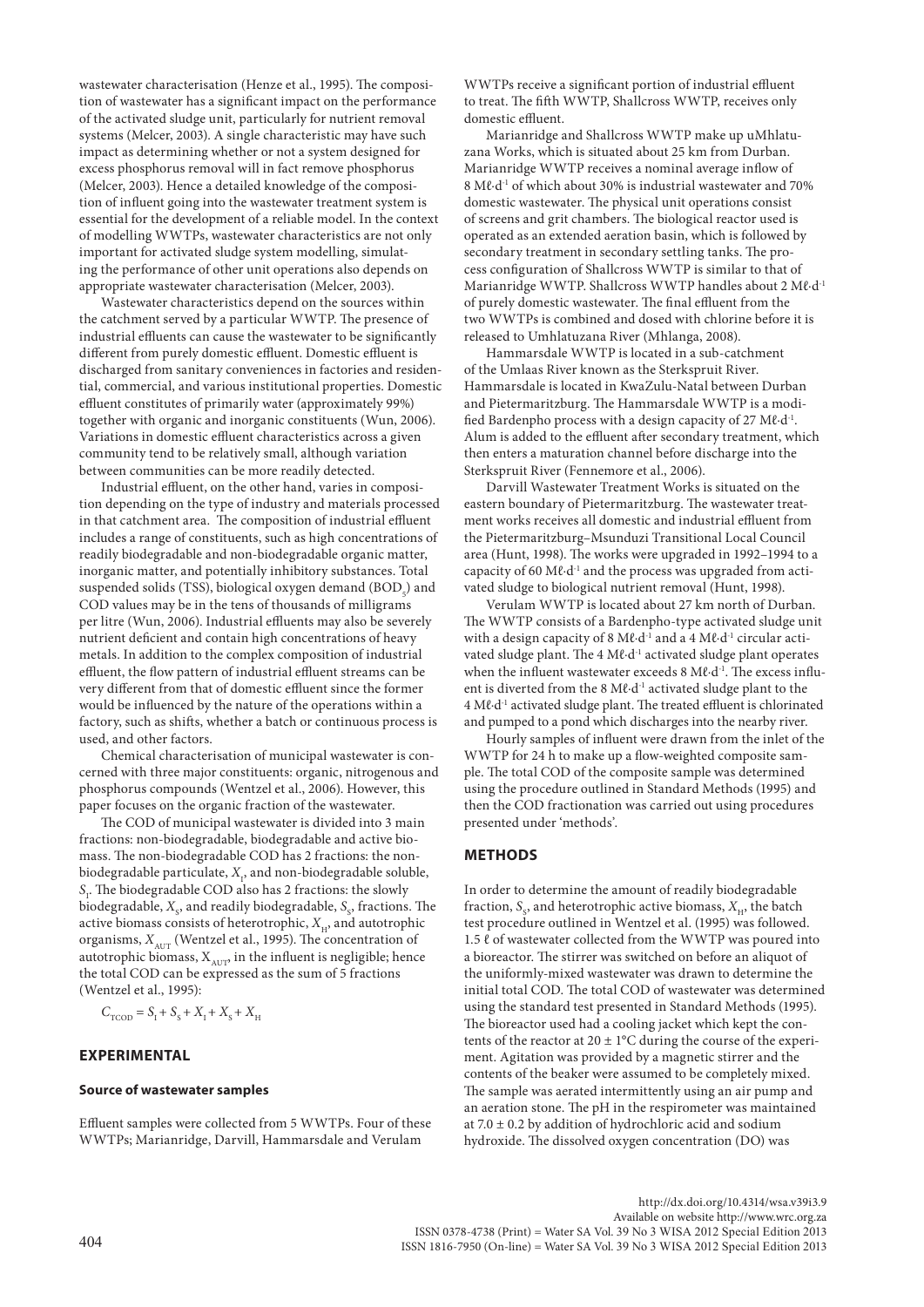measured with an oxygen sensor (YSI DO probe) connected to the UCT OUR meter. The oxygen uptake rate (OUR) was calculated and stored inside the UCT OUR meter, which also controlled the aeration in the bioreactor. The aeration intervals were set at 4.5 to 6 mgO<sub>2</sub> ℓ<sup>-1</sup>. Surface aeration of the contents of the bioreactor was prevented by introducing a predetermined nitrogen and air mixture on the surface of the contents of the bioreactor. A simplified version of the UCT Model (Dold et al., 1991) was used to interpret the respirogram.

The inert soluble substrate,  $S<sub>i</sub>$ , was determined by a flocculation-filtration procedure on the wastewater collected at the end of the batch respirometric test (Wentzel et al., 1999). After running the batch test for 24 h or more, the only soluble COD remaining should be non-biodegradable soluble COD (Wentzel et al., 1999). Therefore, at the end of the batch test, 1 ℓ of the bioreactor contents was drawn as sample, flocculated and filtered using a 0.45 μm filter. The COD of the filtrate gives the inert soluble fraction of the total COD of the wastewater.

To determine the inert particulate COD fraction,  $X_{\rm p}$  and slowly biodegradable fraction,  $X_{\rm s}$ , a model of the biological processes taking place in the bioreactor was used. The modified UCT model (Dold et al., 1991) was used to model the biological processes taking place inside the bioreactor during the experiment. The model output (OUR) was then compared to the measured OUR (respirogram) before  $X_1$  and  $X_5$  were tuned to fit the modelpredicted respirogram to the one obtained from experiment.

## **RESULTS AND DISCUSSION**

The shape of the OUR profiles obtained from the aerobic batch test on composite samples from Marianridge, Darvill, and Hammarsdale WWTPs were similar to Fig. 1. The profile shows an increase of the OUR from the start of the test when the amount of readily biodegradable substrate present is not limiting the growth of biomass. This is followed by a sharp decrease in OUR, when the readily biodegradable substrate is depleted. After this period the readily biodegradable substrate is only available due to the hydrolysis of slowly biodegradable substrate. However the OUR profiles obtained from the composite samples collected from Verulam WWTP vary significantly from Fig. 1. Figures 2 to 6 show some of the OUR profiles obtained from the aerobic batch test for Verulam wastewater samples.

The significant variations observed in the OUR profiles for industrial effluent collected from Verulam WWTP when compared with OUR profiles from domestic effluent from uMhlatuzana Works were as follows:

While Figs. 2 to 6 show the expected increase in OUR at the beginning of the test until the OUR reaches a maximum value when the readily biodegradable substrate runs out, it takes a longer time to utilise the readily biodegradable substrate in industrial effluent (up to 10 h) as compared to domestic effluent, which takes about 4 h. This might be due to the higher

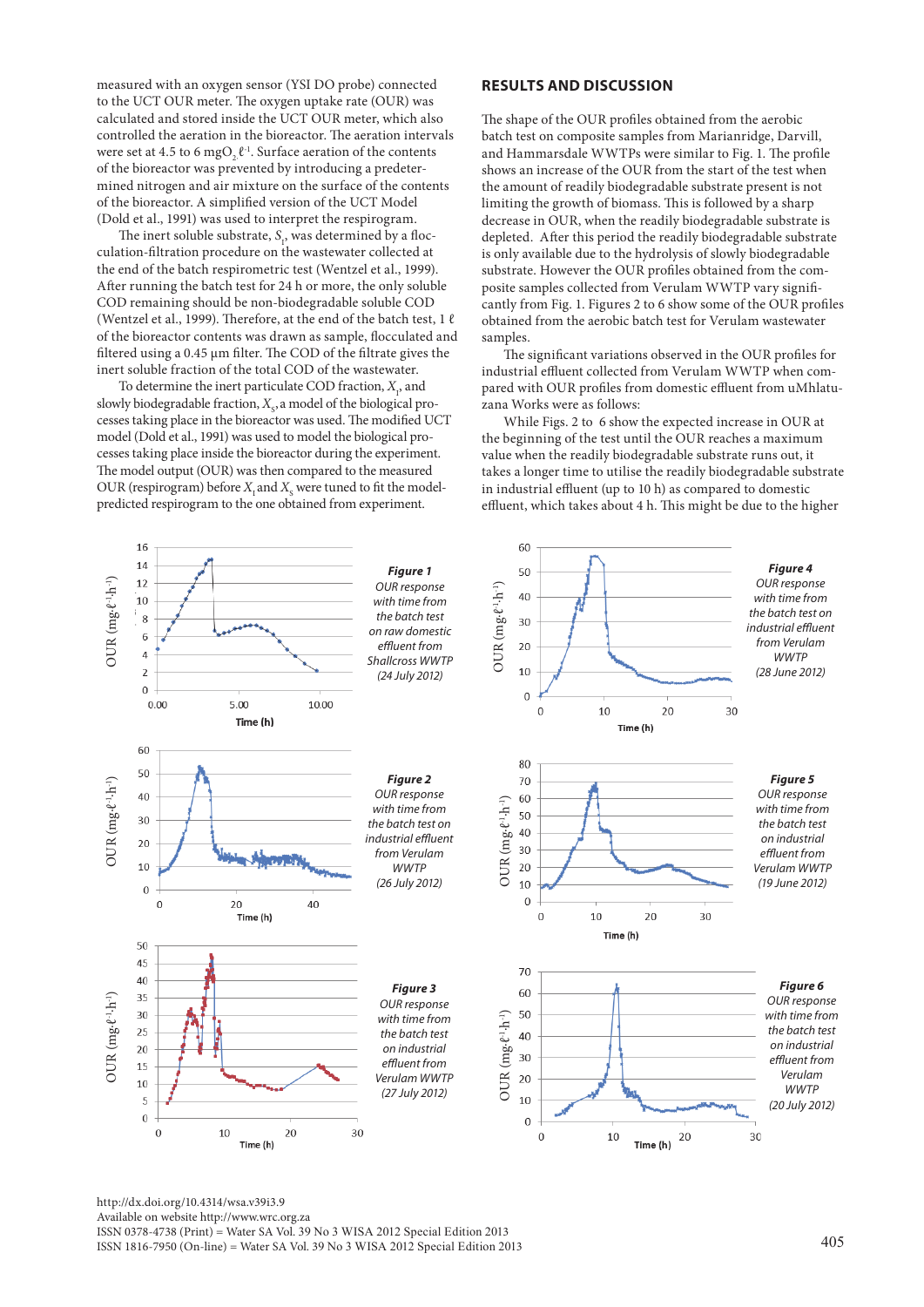average total COD of the industrial effluent (1 600 mgCOD∙ℓ-1) than domestic effluent (715 mgCOD∙ℓ-1), and a slower rate of utilising the readily biodegradable substrate and other components present in industrial effluent.

After the readily biodegradable substrate runs out in industrial effluent, the expected precipitous drop seen in Fig. 1 (domestic effluent) does not occur. Instead a slower decline of the OUR is observed. The profile of the decline in OUR has a 'shoulder' before the OUR gets to the endogenous phase as seen in Fig.3. The cause for this 'shoulder' cannot be explained with certainty at this point. A possible explanation can be the presence of another biodegradable substrate which remains unutilised by the biomass until after the readily biodegradable substrate is utilised. The delay, from the start of the test, in utilising this suspected substrate might be the time it takes the biomass to acclimatise and be able to utilise this suspected substrate. Further exploration of this idea is being considered.

The area under the OUR profile between the start of the test and the beginning of the endogenous phase for the industrial effluent is much larger than that for the domestic effluent. This corresponds to the average initial total CODs of the two different wastewaters. The average total COD of the domestic effluent was lower (715 mgCOD∙ℓ-1), while it was higher (1 600 mgCOD∙ℓ-1 for industrial effluent.

The absence of a clearly defined precipitous drop of the OUR after utilising the available readily biodegradable substrate for industrial effluent collected from Verulam WWTP makes it difficult to interpret the OUR results using the modified UCT model. The modified UCT model does not take into account the degradation of substrate during the time period immediately after the precipitous drop and before the start of the endogenous phase; hence reliable COD fractionation for the industrial effluent from Verulam WWTP cannot be obtained using the current modified UCT model at this point. OUR results from Marianridge, Darvill, and Hammarsdale were interpreted using the modified UCT Model, since their batch test results showed the expected OUR profiles (Fig. 1). The results obtained from the COD fractionation of industrial effluent from the three WWTPs are summarised in Table 1.

| <b>TABLE 1</b><br>COD fractions of effluent collected from the Marianridge,<br><b>Darvill and Hammarsdale WWTPs</b> |                                 |                                          |                                 |  |  |
|---------------------------------------------------------------------------------------------------------------------|---------------------------------|------------------------------------------|---------------------------------|--|--|
| <b>Description</b>                                                                                                  |                                 | % of Total COD in<br>influent wastewater |                                 |  |  |
|                                                                                                                     | Marian-<br>ridge<br><b>WWTP</b> | Darvill<br><b>WWTP</b>                   | Hammars-<br>dale<br><b>WWTP</b> |  |  |
| Soluble inert organics, $S_t$                                                                                       | 7.5                             | 7.3                                      | 5.2                             |  |  |
| Readily biodegradable substrate, S.                                                                                 | 18.1                            | 19.1                                     | 14.6                            |  |  |
| Slowly biodegradable substrate, $X_{\rm s}$                                                                         | 44.2                            | 36.8                                     | 59.4                            |  |  |
| Inert particulate organics, $X_t$                                                                                   | 15.6                            | 36.7                                     | 5.3                             |  |  |
| Heterotrophic biomass, $X_{\mu}$                                                                                    | 14.6                            | $\ast$                                   | 15.6                            |  |  |

*\*The heterotrophic biomass was considered negligible. According to the guide on typical South African wastewater (Wentzel and Ekama, 2006) the presence of heterotrophic biomass is considered negligible.*

The Marianridge influent contains about 62.3% biodegradable organic matter, of which 44.2% is slowly biodegradable particulate  $X_{\rm s}$  and 18.1 % is readily biodegradable substrate  $\mathcal{S}_{\rm s}$ . Wentzel and Ekama (2006) gives the proportion of  $X_{\rm s}$  in typical South African wastewater as 60% and the readily biodegradable fraction  $S<sub>e</sub>$  as 20%. This shows that the influent from Marianridge WWTP contains less biodegradable substrate.



*Predicted and measured final effluent COD concentrations of Marianridge for the year 2006*

However it should be noted that the COD fractions given by Wentzel and Ekama (2006) are based on municipal wastewater of mainly domestic origin. The lower biodegradable component and higher non-biodegradable components in the influent to the Marianridge WWTP is clearly due to the presence of industrial wastewater from factories discharging into the plant, with textile effluent making up a significant portion of the industrial influent wastewater to the plant.

The COD fractionation of the influent wastewater from Marianridge was used to calibrate and validate the model for Marianridge WWTP. Reliable predictions were obtained from the model when the COD fractionation results were used as input representing the influent wastewater in the model. The influent characterisation was assessed to be satisfactory for modelling, because of the modelling response achieved even before calibration. Figure 7 shows simulations from the Marianridge WWTP model with the fractionation results as input.

The COD fractionation results for Darvill WWTP suggested a very high fraction of nonbiodegradable organic matter, 36.7% particulate inerts and 7.3% soluble inerts. The number of samples that were available from the COD fractionation of wastewater from Darvill WWTP was limited to a few samples, resulting in a data set which was unreliable, even for simulations in the Darvill WWTP model. The simulations that were carried out on the Darvill WWTP model showed that there was significant variation between historical measured values and predicted values of variables such as the final effluent COD. A notable observation was relatively higher final effluent COD values predicted by the model when compared to measured values. A possible cause for such high predicted final effluent COD values would be the high non-biodegradable COD fraction in the influent characterisation results. Furthermore the results for Hammersdale WWTP presented a similar challenge of having limited samples to test, thus limiting the discussion of the results to the conclusion that more samples need to be analysed to produce more reliable results.

## **CONCLUSION**

COD fractionation of influent wastewater for a given WWTP can be done using the above presented method. A very detailed or a less detailed procedure, depending on the intended use of the process model, can be carried out. A more detailed procedure will give relatively more reliable results, as seen in the case of Marianridge WWTP. The reliability of the COD